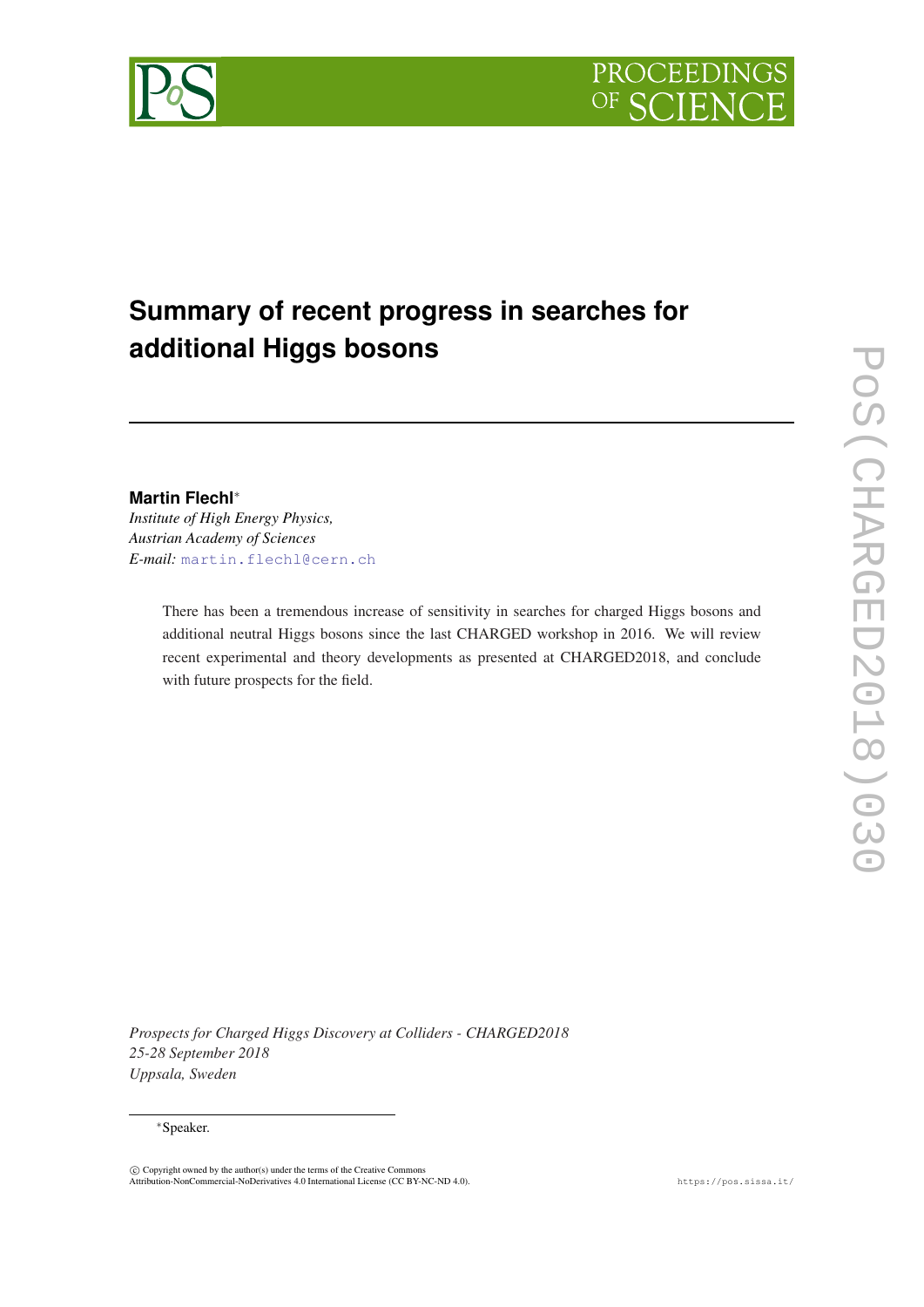# <span id="page-1-0"></span>1. Introduction

Additional Higgs bosons  $H^{\pm}$  appear in many extensions of the standard model (SM), in particular when adding additional doublets or triplets to its scalar sector. Typically, the focus is on 2-Higgs-doublet models (2HDMs) including the special case of the Higgs sector of the minimal supersymmetric extension of the standard model (MSSM). In the MSSM, the dominant production mode for a charged Higgs boson is in top quark decays if kinematically allowed, or in association with a top quark otherwise. Neutral Higgs bosons are dominantly produced via gluon fusion (for low values of  $\tan \beta$ , the ratio of the vacuum expectation values of the two Higgs doublets) and in association with bottom quarks (intermediate and high tan $\beta$ ). However, non-standard production and decay modes may become dominant in other 2HDMs or for specific relations between the Higgs boson masses, allowing e.g. Higgs-to-Higgs decays. Other beyond-the-standard-model (BSM) Higgs sectors offer an even larger variety: for example, the next-to-MSSM (NMSSM) predicts two neutral Higgs bosons in addition to the MSSM which could be relatively light without violating existing bounds; and models with Higgs triplets predict among others doubly-charged Higgs bosons.

## 2. Charged Higgs bosons



**Figure 1:** 95% CL limits for the MSSM interpretation of the search for  $H^{\pm} \to \tau \nu$  by ATLAS [\[7](#page-7-0)] (left) and CMS [\[8](#page-7-0)] (middle), and of  $H^{\pm} \rightarrow tb$  by ATLAS [\[9](#page-7-0)] (right).

Charged Higgs boson  $(H^{\pm})$  searches are primarily motivated by the MSSM but the results are also given in a largely model-independent way, i.e. in terms of cross section limits. There is also an increasing number of non-MSSM searches, e.g. for charged Higgs boson production in vector boson fusion [\[1\]](#page-6-0). For masses below the top quark mass, a charged Higgs boson would be dominantly produced in top quark decays. Therefore, the production cross section is proportional to the top quark pair production times the branching ratio  $t \rightarrow H^+b$ . The dominant mode of  $H^{\pm}$ production for  $m_{H^{\pm}} > m_t$  in a 2HDM is via the process pp  $\to$  tH<sup> $\pm$ </sup> + X [\[2,](#page-6-0) [3](#page-7-0), [4](#page-7-0), [5,](#page-7-0) [6](#page-7-0)]. Recent progress on theory side has led to the first consistent NLO calculations also for the so-called intermediatemass region [[10](#page-7-0)], i.e. the region where the contributions with and without intermediate on-shell top quarks are of similar size. This region is of particular interest because MSSM models where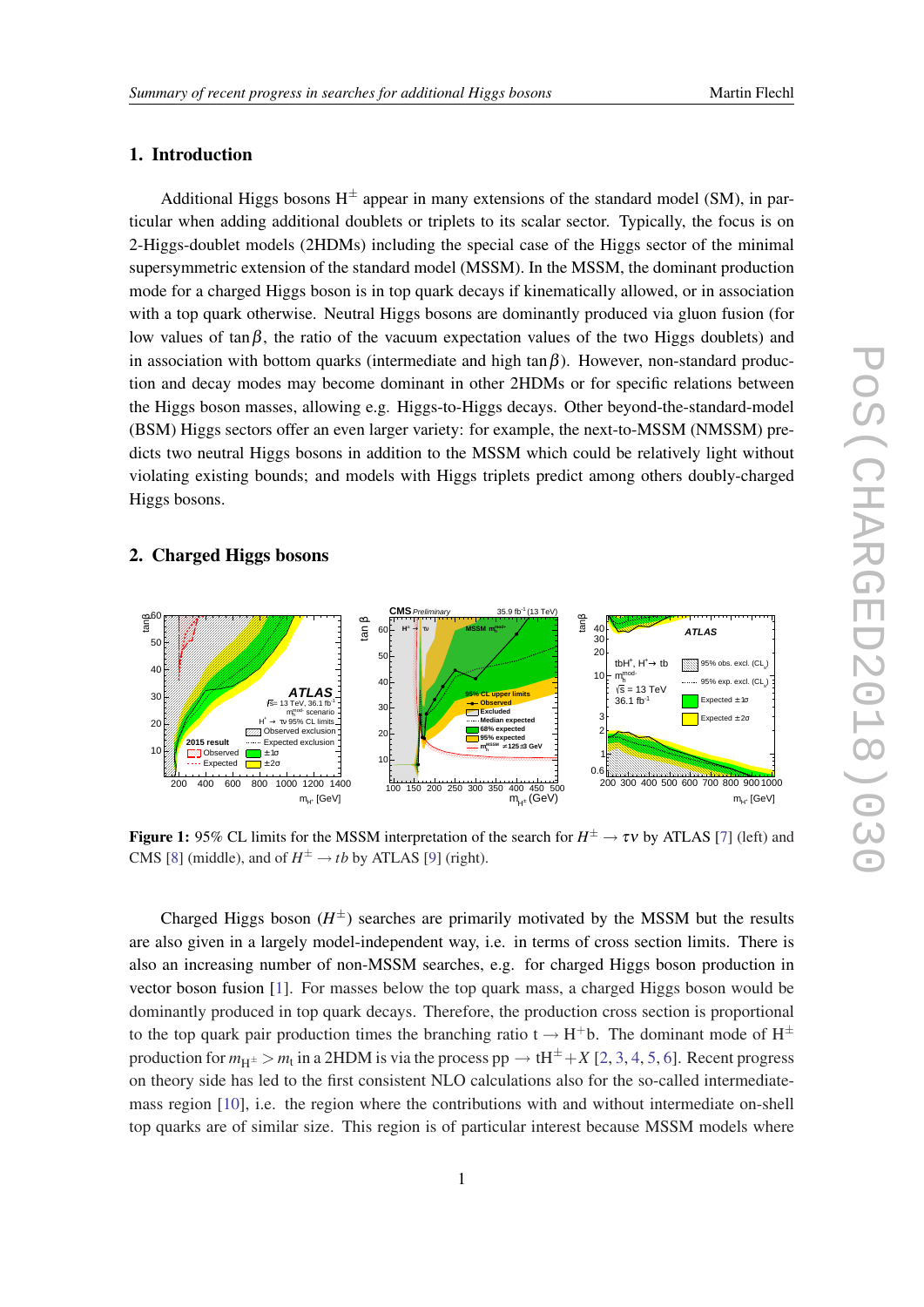the heavy neutral scalar has a mass of 125 GeV and the light Higgs boson can act as mediator to dark matter typically have a charged Higgs boson mass in this region.

In the MSSM, the most sensitive  $H^{\pm}$  decay mode is to a  $\tau$  lepton and a neutrino [\[7](#page-7-0), [8](#page-7-0)], except for very low values of  $\tan \beta$ . If kinematically allowed, decays to *tb* are typically similarly abundant, however, reconstructing such events is experimentally even more challenging [[9](#page-7-0)]. An MSSM interpretation of the obtained limits is given in Fig. [1](#page-1-0). Previous limits have been extended from several hundreds of GeV to one TeV (for the same value of  $\tan \beta$ ) in the last two years, marking tremendous progress since the last workshop. These results also mark the first results for the intermediate-mass region.

Several other ways to search for charged Higgs bosons have been proposed to the experimental collaborations at this workshop. Examples are charged Higgs boson decays to  $W\gamma$  [[11\]](#page-7-0),  $H^{\pm}$  production in  $c\bar{s}$  fusion in a 3HDM [\[12\]](#page-7-0), or charged Higgs boson decays to neutralinos and charginos [[13\]](#page-7-0).

### 3. Doubly-charged Higgs bosons

Doubly-charged Higgs bosons  $H^{\pm\pm}$  are for example predicted by models with Higgs triplets such as left-right symmetric models or the Georgi-Machacek model, and the Zee-Babu model which only adds two singlets to the SM. Variants of these models can serve to explain the tiny observed neutrino masses or to restore parity symmetry in weak interactions at high energy. Models with triplets do not automatically lead to the observed value of  $\rho \equiv \frac{M_W^2}{\cos^2 \theta_W M_Z^2}$  close to unity, as models with only additional singlets and doublets do, and are thus more or less severely constrained.

For several models, the main  $H^{\pm\pm}$  production mechanism at the LHC is via  $q\bar{q} \to Z/\gamma^* \to$  $H^{++}H^{--}$  or  $q\overline{q} \to W \to H^{++}H^-$ . Searches at the LHC focus at  $H^{\pm\pm}$  decays to leptons [\[14](#page-7-0), [15\]](#page-7-0) or W bosons [[16\]](#page-7-0). The  $H^{\pm\pm}$  coupling to leptons is typically not proportional to the lepton mass and the focus is thus on light leptons which can be handled more easily experimentally. The result of some of the LHC searches are illustrated in Fig. 2. Depending on models and assumed branching ratios, typically  $H^{\pm\pm}$  below 500 GeV to 900 GeV are excluded.



Figure 2: Limits from searches for doubly charged Higgs bosons in pair production and decays to leptons by ATLAS [[14\]](#page-7-0) (left) and CMS [\[15](#page-7-0)] (middle), as well as in decays to W bosons by ATLAS [\[16](#page-7-0)] (right).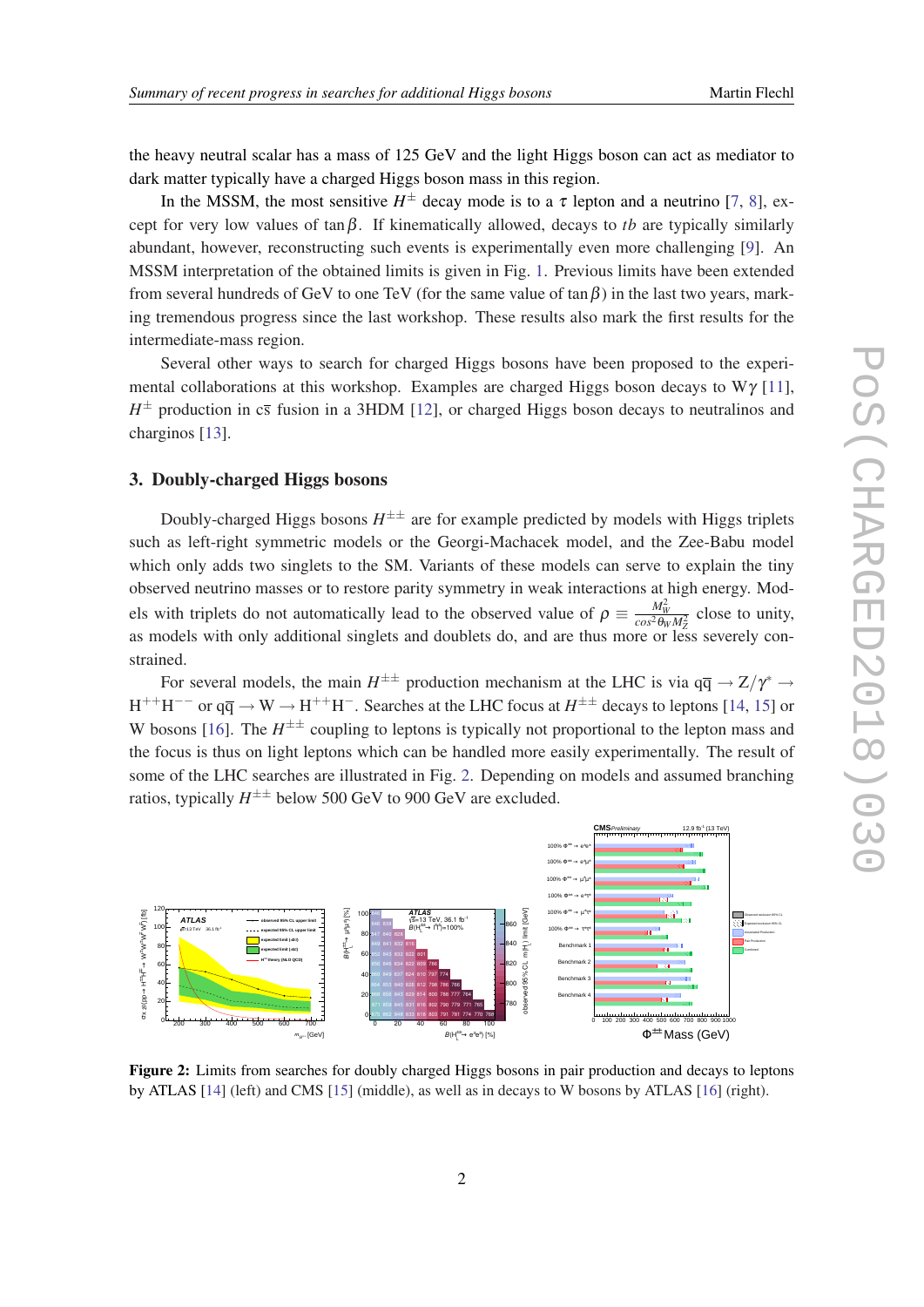### 4. Additional neutral Higgs bosons

Additional neutral Higgs bosons are the ingredient of virtually every model with an extended Higgs sector. The main motivation for searches for these particles is traditionally the MSSM; however, the portfolio has been significantly extended since the LHC start. In addition, the MSSM searches can be reinterpreted in the context of other models. The main LHC production mode for neutral MSSM Higgs bosons are associated production with b quarks (intermediate and high  $\tan \beta$ ) as well as gluon fusion (low  $\tan \beta$ ). For all but very low  $\tan \beta$  values, decays to  $\tau$  leptons are the most sensitive experimental probe [[17,](#page-7-0) [18](#page-7-0)] with decays to bottom quarks adding additional sensitivity [\[19](#page-7-0)], as shown in Fig. 3. Since the last workshop, the excluded region has been significantly extended, reaching up to 1.6 TeV at high tan $\beta$ . At this workshop, adding the investigation of neutral Higgs boson decays to neutralinos or charginos to the portfolio [\[13](#page-7-0)] and investigating the impact of CP-violating effects [\[20](#page-7-0)] has been proposed.



**Figure 3:** MSSM interpretation of the limits from searches for additional neutral Higgs bosons in  $\tau\tau$  decays by ATLAS [[17\]](#page-7-0) (left) and CMS [\[18](#page-7-0)] (middle), as well as in  $b\overline{b}$  decays by CMS [\[19](#page-7-0)] (right).

In models with additional Higgs bosons with masses below about 62.5 GeV, the 125-GeV Higgs boson can decay to these Higgs bosons,  $h \rightarrow aa$ . Searches for these light Higgs bosons are often motivated by the NMSSM but the results can be interpreted in a generic way. These bosons then dominantly decay to the heaviest particles kinematically allowed, leading to a variety of search modes [\[21](#page-7-0), [22](#page-8-0)]. The results of two such searches are shown in Fig. [4.](#page-4-0)

Generically, light Higgs bosons are searched for in  $\gamma\gamma$  decays in the mass range 65 GeV–110 GeV. Here, a slight excess of events is observed for  $m_{\gamma\gamma} \approx 95$  by CMS [[23\]](#page-8-0) which is not confirmed by ATLAS [\[24\]](#page-8-0), see Fig. [5](#page-4-0). Similarly, generic Higgs boson searches are extended to high masses up to 4 TeV in the WW [[25\]](#page-8-0) and ZZ [\[26](#page-8-0)] decay modes. At the highest masses, a cross section as low as 1 fb is excluded, see Fig. [6.](#page-5-0)

### 5. Resonant decays to Higgs bosons

The SM predicts the production of events with two Higgs bosons of a mass of 125 GeV with a relatively low pp cross section at  $\sqrt{s} = 13$  TeV of about 33 fb, including diagrams both with and without vertices with three Higgs bosons. This has not been observed yet at the LHC and the current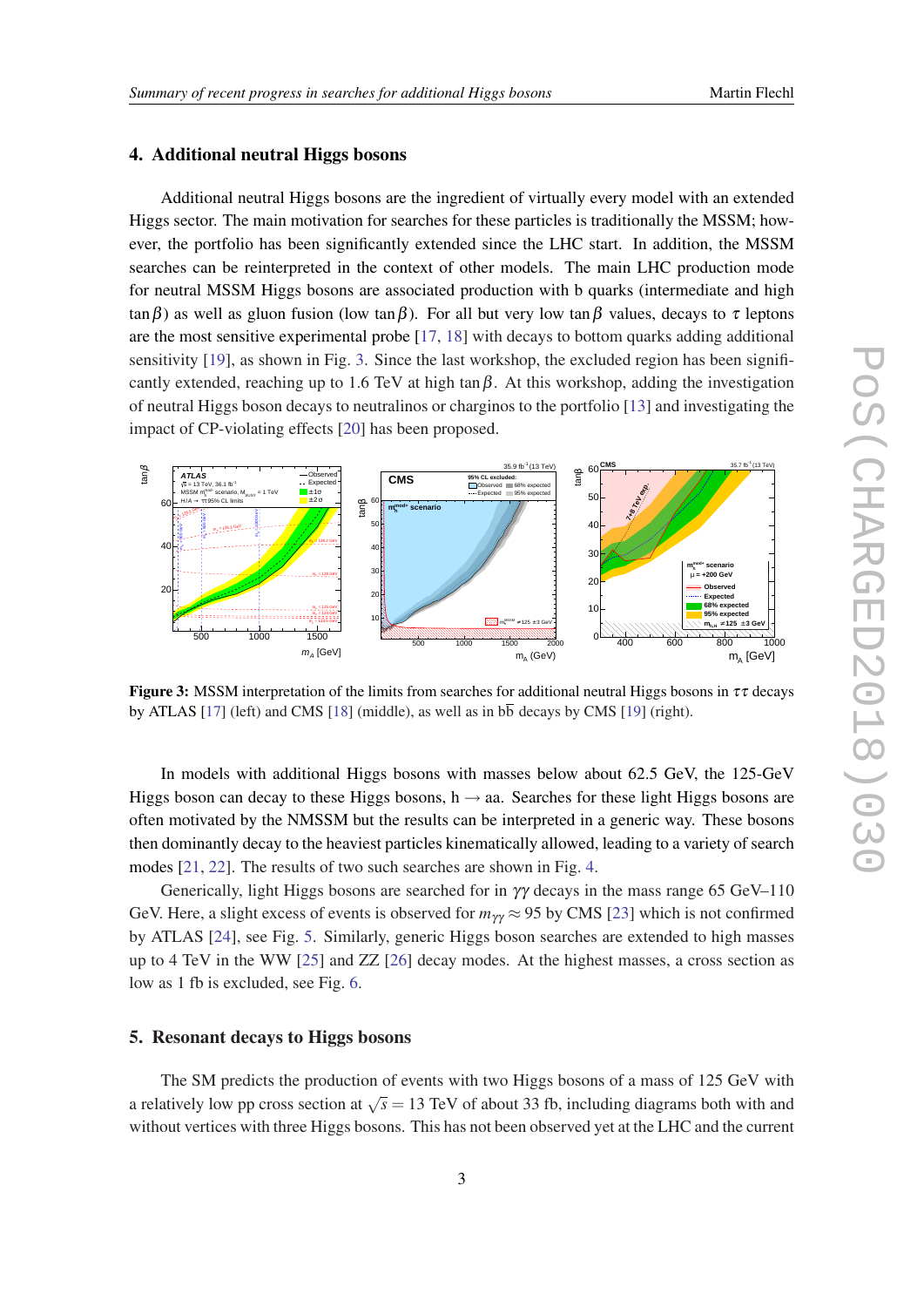

<span id="page-4-0"></span>

Figure 4: 95% CL cross section limits on the cross section times branching ratio of h  $\rightarrow$  aa in the 2b2 $\tau$  [[21\]](#page-7-0) and  $2\mu 2\tau$  [\[22\]](#page-8-0) final states.



**Figure 5:** 95% CL cross section limits on light Higgs bosons in  $\gamma\gamma$  decays by CMS [\[23](#page-8-0)] (left) and AT-LAS [[24\]](#page-8-0) (right).

95% CL limits, in multiples of the expected SM cross section, are 6.7 observed (10.4 expected) for ATLAS [\[27](#page-8-0)] and 22.2 observed (12.8 expected) for CMS [\[28\]](#page-8-0). An increased rate of HH production could be due to a heavy resonance X decaying to two Higgs bosons, i.e.  $pp \rightarrow X \rightarrow HH$ . Both ATLAS and CMS have searched for such resonant decays but found good agreement with the SM expectation. Limits on a scalar resonance decaying to HH, combining several final states, are shown in Fig. [7](#page-5-0), and reach from about 1 pb at  $m<sub>X</sub> = 300$  GeV down to a few fb at  $m<sub>X</sub> = 3000$  GeV.

# 6. BSM search summary

For given benchmark scenarios, limits using different final states can be compared which is particularly useful if they have their main sensitivity in different regions of the parameter space. Examples for the MSSM scenarios hMSSM (ATLAS) [[29](#page-8-0)] and  $m_h^{\text{mod}+}$  (CMS) [[30](#page-8-0)] are given in Fig. [8](#page-6-0). The most stringent limits are obtained for the hMSSM where an additional neutral Higgs boson with *m*<sup>H</sup> < 500 GeV is excluded (e.g. by using, for each point in parameter space, the observed limit corresponding to the most sensitive analysis there). While analyses of the  $\tau\tau$  final state cover the excluded parameter space at intermediate and high tan $\beta$ , decays involving bosons or up-type fermions are needed to close the gap at low  $\tan \beta$ .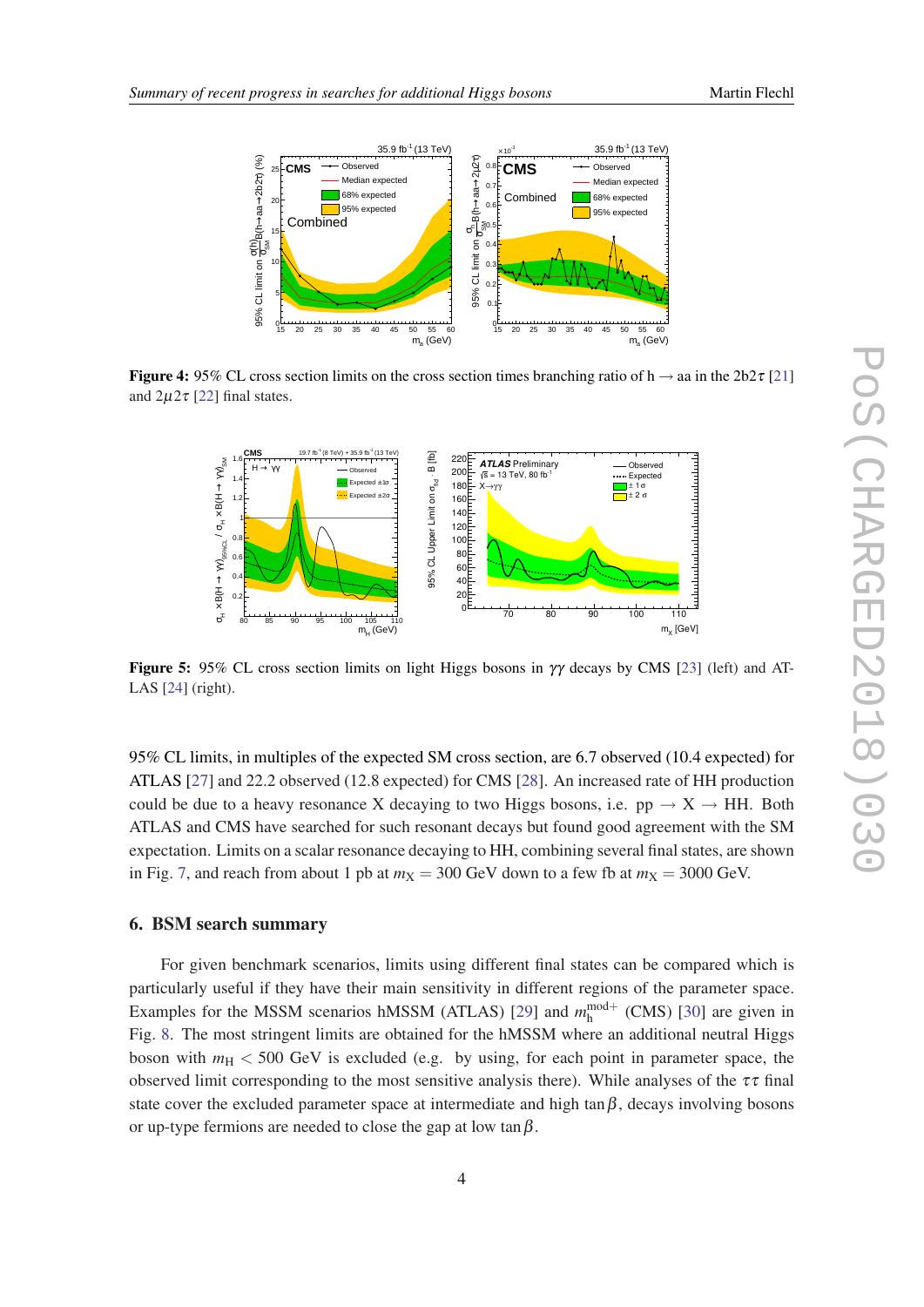<span id="page-5-0"></span>

Figure 6: 95% CL cross section limits on heavy Higgs bosons in VV decays by ATLAS [\[25](#page-8-0)] (left) and CMS [[26\]](#page-8-0) (right).



**Figure 7:** 95% CL cross section limits on a scalar resonance decaying to two Higgs bosons with  $m<sub>H</sub> = 125$ GeV for ATLAS [[27\]](#page-8-0) (left) and CMS [\[28](#page-8-0)] (right).

# 7. Prospects at future colliders

Sensitivity projections for neutral MSSM Higgs bosons are shown in Fig. [9](#page-6-0) for the LHC and a future pp-collider. While the LHC will be able to probe a region up to 2 TeV at intermediate and high tan β using  $\tau\tau$  decays of the Higgs boson, a future collider will be able to probe the region up to about 5 TeV for all tan  $\beta$ , combining the information from different final states.

### 8. Summary

While so far none of the searches for additional Higgs bosons revealed a significant deviation from the SM expectation, the remaining parameter space has been strongly limited in the last two years with an increased amount of analyzed LHC data at  $\sqrt{s} = 13$  TeV, and the increasing number of models and final states investigated. The LHC and future colliders will further push these boundaries in the coming decades, having the sensitivity to discover additional Higgs bosons.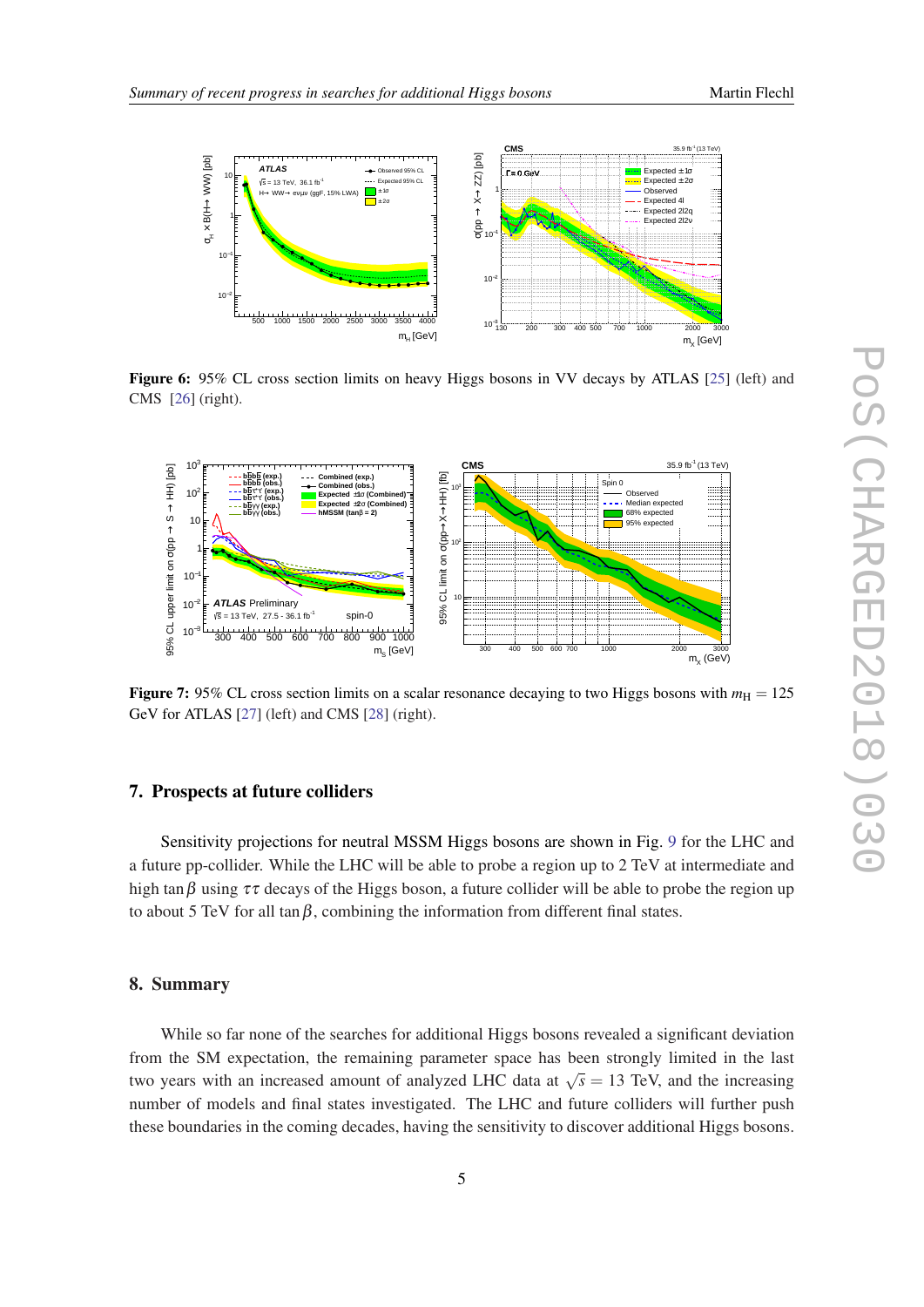<span id="page-6-0"></span>

Figure 8: Summary plots of BSM Higgs boson searches for the hMSSM scenario by ATLAS [[29\]](#page-8-0) and for the  $m_h^{\text{mod}+}$  scenario by CMS [\[30\]](#page-8-0).



Figure 9: Exclusion sensitivity for neutral heavy Higgs bosons. Left: High-Luminosity LHC [[31\]](#page-8-0) reach for  $A \to \tau \tau$ . Right: The low tan  $\beta$  region (red) is covered by tthe H  $\to$  tt. The intermediate tan  $\beta$  region (orange) is covered by b-associated production with H  $\rightarrow$  tt decays. The large tan  $\beta$  region (blue) is covered by b-associated production with  $\tau\tau$  decays. The smaller bound (lines) corresponds to 0.3 and 3 ab<sup>-1</sup>, the larger bound (filled regions) to 3 and 30 ab<sup>-1</sup> at the LHC and a future pp-collider, respectively [\[32](#page-8-0)].

# References

- [1] CMS Collaboration, *Measurement of electroweak WZ production and search for new physics in pp collisions at*  $\sqrt{s}$  = 13 *TeV*, CMS-PAS-SMP-18-001.
- [2] M. Flechl, R. Klees, M. Krämer, M. Spira, M. Ubiali, *Improved cross-section predictions for heavy charged Higgs boson production at the LHC*, PRD 91 (2015) 075015.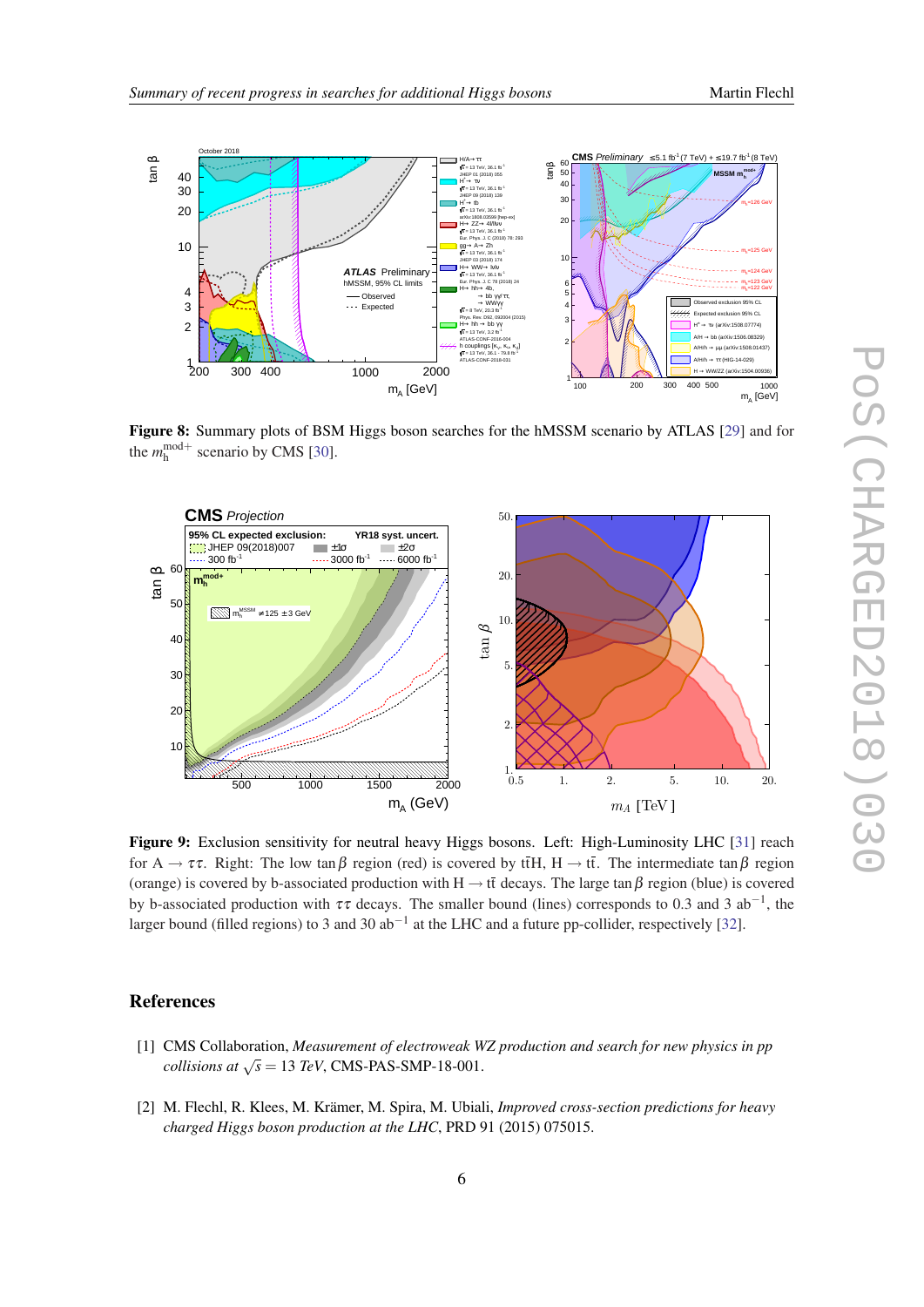- <span id="page-7-0"></span>[3] E.L. Berger, T. Han, J. Jiang, T. Plehn, *Associated Production of a Top Quark and a Charged Higgs Boson*, PRD 71 (2005) 115012.
- [4] S. Dittmaier, M. Krämer, M. Spira, M. Walser, *Charged-Higgs-boson production at the LHC: NLO supersymmetric QCD corrections*, PRD 83 (2011) 055005
- [5] C. Weydert, S. Frixione, M. Herquet, M. Klasen, E. Laenen, T. Plehn, G. Stavenga, C. D. White, *Charged Higgs boson production in association with a top quark in MC@NLO*, EPJ C67 (2010) 617.
- [6] LHC Higgs Cross Section Working Group, *Handbook of LHC Higgs cross sections: 4. Deciphering the nature of the Higgs sector*, CERN Yellow Reports: Monographs Volume 2/2017.
- [7] ATLAS Collaboration, *Search for charged Higgs bosons decaying via*  $H^+ \to \tau v_{\tau}$  *in the*  $\tau$ +*jets and T*+lepton final states with 36 fb<sup>1</sup> of pp collision data recorded at  $\sqrt{s}$  = 13 *TeV with the ATLAS experiment*, JHEP 09 (2018) 139.
- [8] CMS Collaboration, *Search for charged Higgs bosons with the*  $H^{\pm} \to \tau^{\pm} \nu_{\tau}$  *decay channel in proton-proton collisions at*  $\sqrt{s} = 13 \text{ TeV}$ , CMS-PAS-HIG-18-014.
- [9] ATLAS Collaboration, *Search for charged Higgs bosons decaying into top and bottom quarks at*  $\sqrt{s}$  = 13 *TeV with the ATLAS detector*, JHEP 11 (2018) 085.
- [10] C. Degrande, R. Frederix, V. Hirschi, M. Ubiali, M. Wiesemann, M. Zaro, *Accurate predictions for charged Higgs production: closing the*  $m_{H^{\pm}} \sim m_t$  *window, arXiv:1607.05291.*
- [11] H. E. Logan, Y. Wu, *Searching for the W* γ *decay of a charged Higgs boson*, JHEP 11 (2018) 121.
- [12] R. Pasechnik, *Heavy charged scalars from cs* fusion: A generic search strategy applied to a 3HDM *with*  $U(1) \times U(1)$  *family symmetry*, JHEP 03 (2018) 024
- [13] H. Bahl et. al., *MSSM Higgs Boson Searches at the LHC: Benchmark Scenarios for Run 2 and Beyond*, arXiv:1808.07542.
- [14] ATLAS Collaboration, *Search for doubly charged Higgs boson production in multi-lepton final states with the ATLAS detector using proton–proton collisions at* <sup>√</sup> *s* = *13 TeV*, EPJ C78 (2018) 199.
- [15] CMS Collaboration, *A search for doubly-charged Higgs boson production in three and four lepton*  $f_{final}$  states at  $\sqrt{s} = 13$  TeV, CMS-PAS-HIG-16-036.
- [16] ATLAS Collaboration, *Search for doubly charged scalar bosons decaying into same-sign W boson pairs with the ATLAS detector*  $\sqrt{s} = 13$  TeV, arXiv:1808.01899, submitted to EPJ C.
- [17] ATLAS Collaboration, *Search for additional heavy neutral Higgs and gauge bosons in the ditau final state produced in 36 fb<sup>-1</sup> of pp collisions at*  $\sqrt{s} = 13$  *TeV with the ATLAS detector*, JHEP 01 (2018) 055.
- [18] CMS Collaboration, *Search for additional neutral MSSM Higgs bosons in the* ττ *final state in proton-proton collisions at*  $\sqrt{s} = 13$  TeV, JHEP 09 (2018)007.
- [19] CMS Collaboration, *Search for beyond the standard model Higgs bosons decaying into a bb pair in pp collisions at*  $\sqrt{s} = 13$  TeV, JHEP 08 (2018) 113.
- [20] S. Patel, E. Fuchs, S. Liebler, G. Weiglein, *CP-violating Effects on MSSM Higgs Searches*, Acta Phys. Polon. Supp. 11 (2018) 223
- [21] CMS Collaboration, *Search for an exotic decay of the Higgs boson to a pair of light pseudoscalars in the final state with two b quarks and two* <sup>τ</sup> *leptons in proton-proton collisions at* <sup>√</sup> *s* = *13 TeV*, PLB 785 (2018) 462.